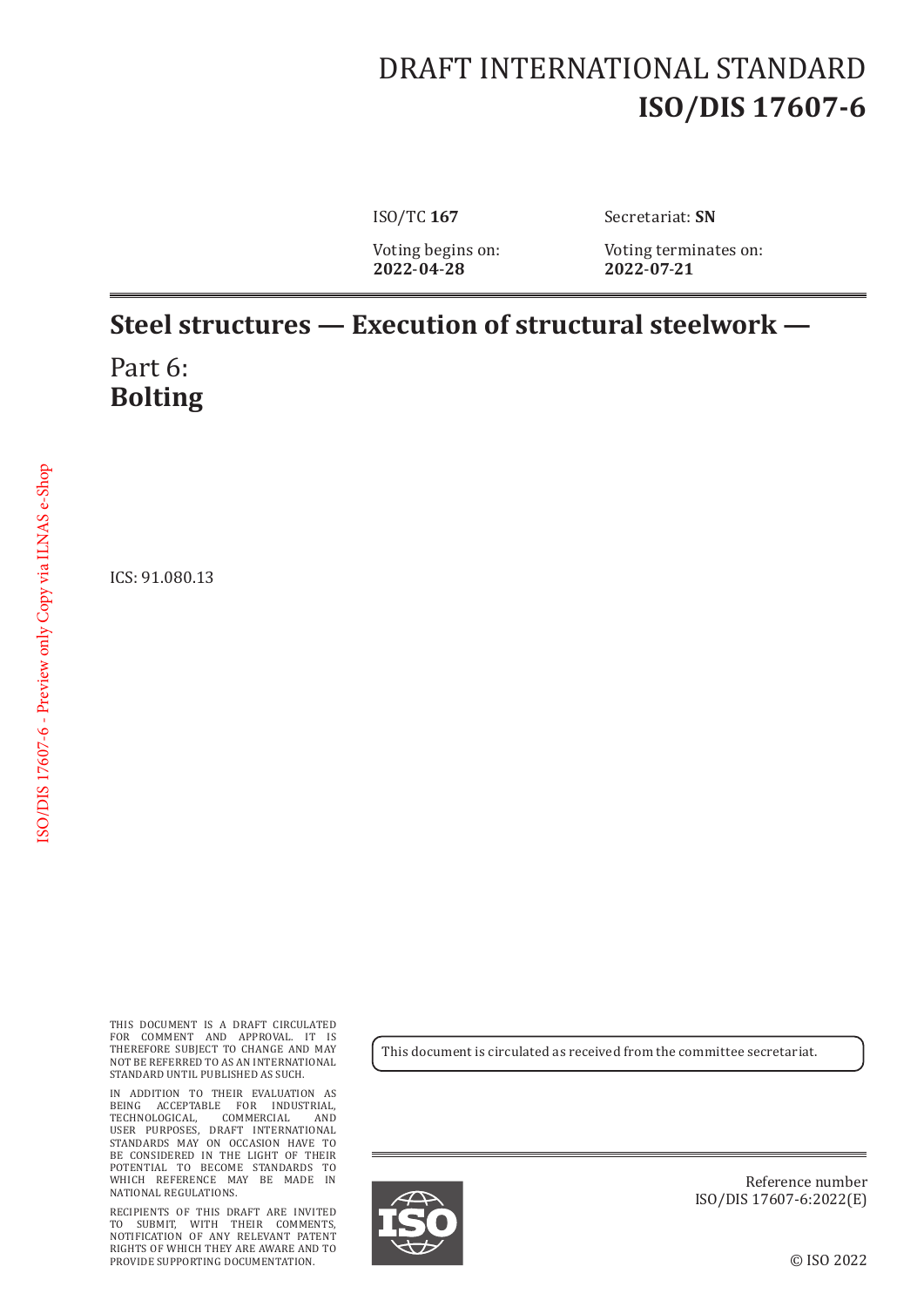**ISO/DIS 17607-6:2022(E)**



## **COPYRIGHT PROTECTED DOCUMENT**

© ISO 2022

All rights reserved. Unless otherwise specified, or required in the context of its implementation, no part of this publication may be reproduced or utilized otherwise in any form or by any means, electronic or mechanical, including photocopying, or posting on the internet or an intranet, without prior written permission. Permission can be requested from either ISO at the address below or ISO's member body in the country of the requester.

ISO copyright office CP 401 • Ch. de Blandonnet 8 CH-1214 Vernier, Geneva Phone: +41 22 749 01 11 Email: copyright@iso.org Website: www.iso.org

Published in Switzerland